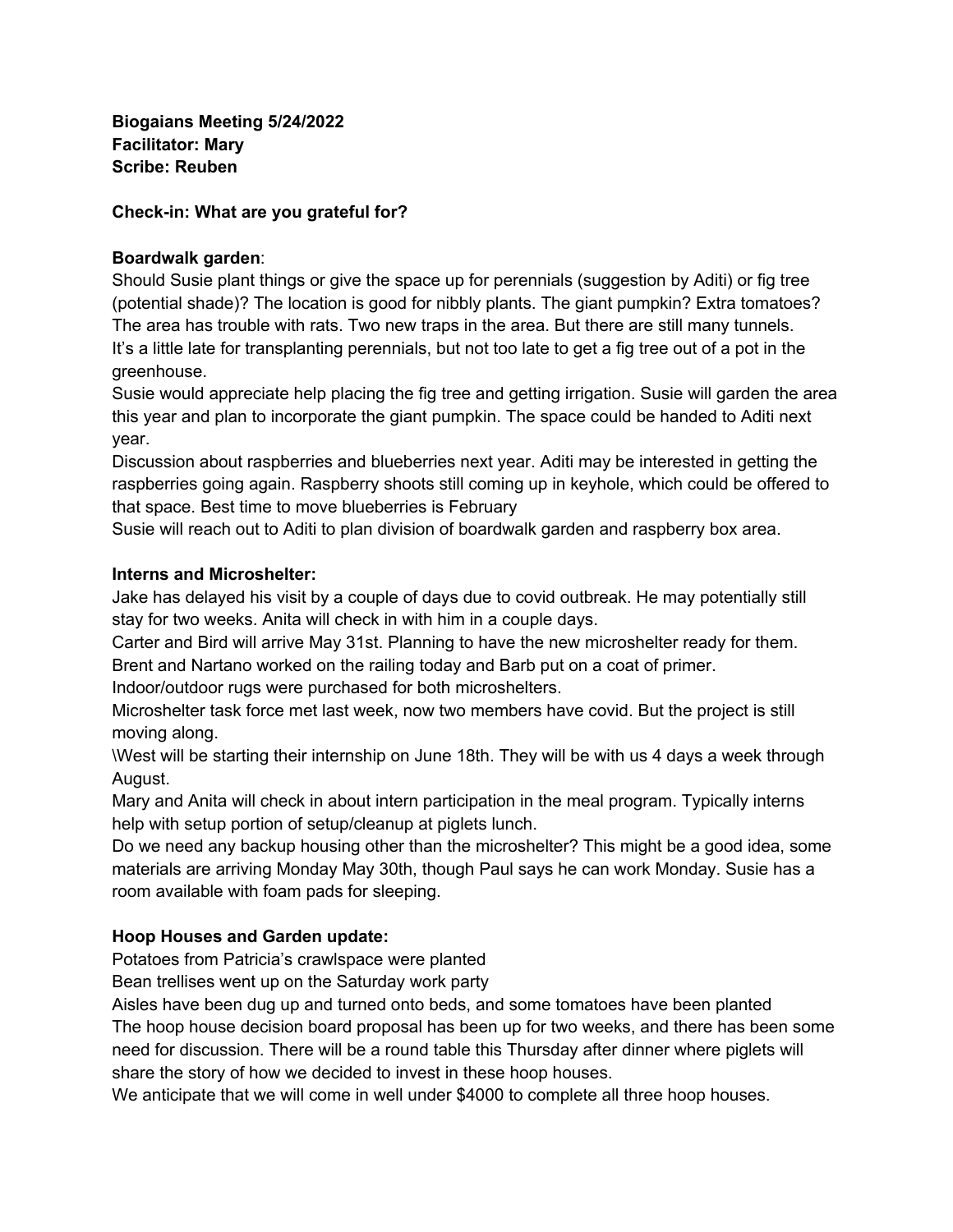The plastic and wiggle wire for one hoop house has been delivered!.

There are lots of extra tomatoes to give away - they have been offered to the community first. The early planning and organizing in the greenhouse has made its use smooth and productive!

## **Bees:**

One of the hives has been moved onto cinde rblocks, and is now at a better height. Inspection showed queens in both hives. Feeding sugar syrup every other day. Currently a dearth of blossoms, so extra sugar is important.

Working to create a water station near the hives, and bees will probably continue to use the fountain in the gazebo.

Working on disease control, each Wednesday, to control mites.

Carol is sharing a bee poem by a friend, written in German and English.(below)

Mason bees are doing pretty well, but hard to tell until the end of the season. Difficult to tell when they climb out of tubes, and the females live 2 weeks.

Filled reeds are increasing, similar to earlier years.

Mason bees will establish cocoons in the reeds until next April.

Several ground bees in the West orchard, discovered by Bastyr students

## **Puppysong walkway:**

Spirea may need to be yanked out with chains. Eileen and David may be able to help.

## **Garden gates:**

Long magnets are on all three gates now, and seem to be working well. Need to use them more to see if they will be sufficient.

# **Garden shed:**

Tabled for now. We will be using the small plastic hoop structure again this year. Shed would be nice for washing vegetables.

Can we make a temporary washing station with a table and spray nozzle hose, outside of the garden at the gravel mound? This may work better than the plaza sink.

No sprayer nozzles in biogaians area. May need to invest in more. Nancy may have an extra nozzle.

## **Rabbits:**

No sightings in the garden, but rabbit poop found in the chicken run today. Minimal rat tunneling in the compost so far. Less rodent action in the garden than last year– but we must stay vigilant.

## **Cultural planting:**

Susie has noticed camas lilies being eaten through the 2inch chicken wire. Cages could be swapped, or the 2inch could be replaced or reinforced.

# **New Earth Song grapes:**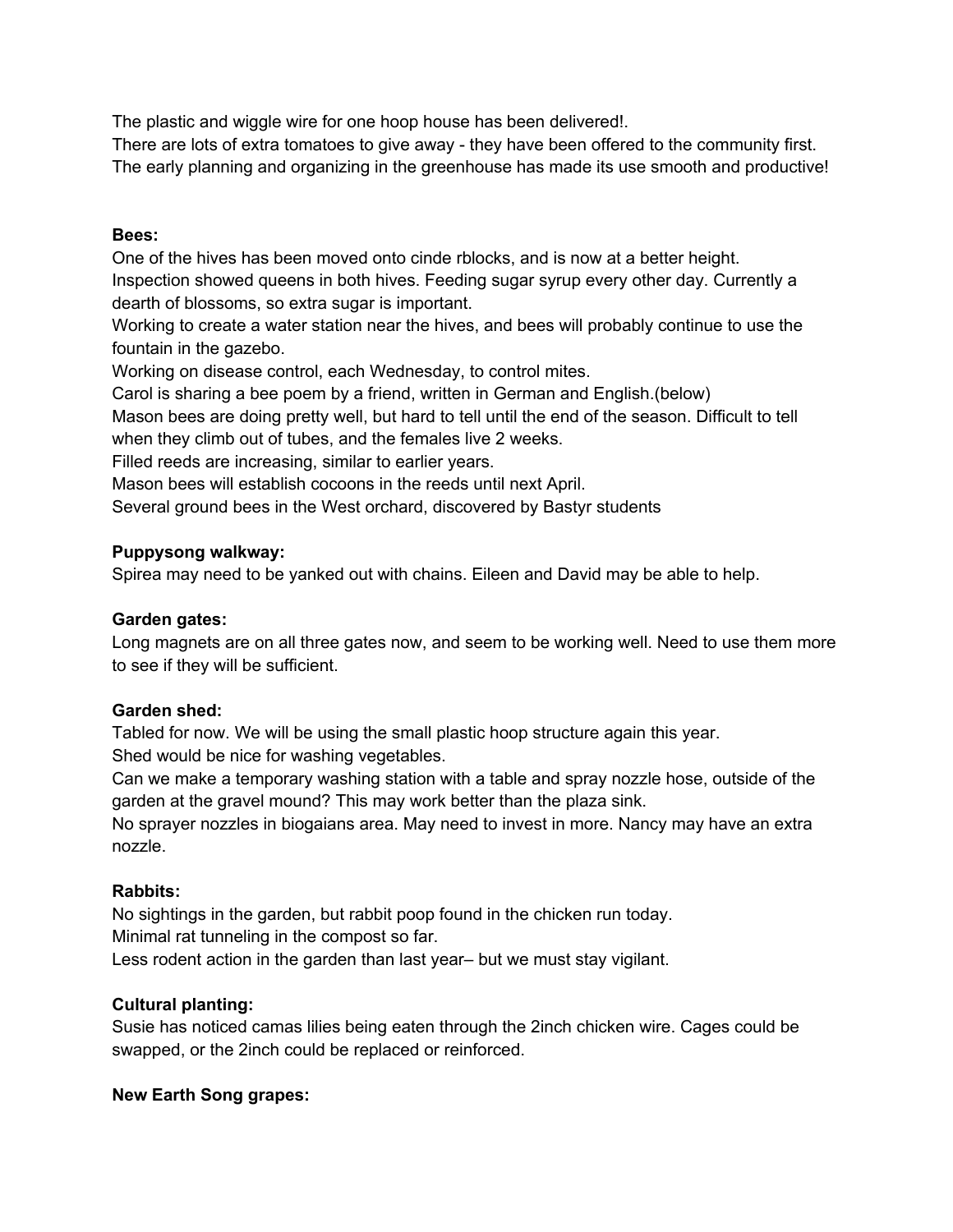Some new growth is returning after they were trimmed way back to treat their disease! Remains to be seen if the new growth will be diseased also.

#### **Evaluation:**

Anita's pictures were great Not too much agenda, and ending early! People showed up on time (and dinner was on time) Well-organized garden report Appreciate boardwalk garden discussion

**Next meeting: June 28th Facilitator: Ka Scribe: Anita**

#### **Bee poem:**

Ein Moment

Sum, sum, sum Liebe Bienen im Apfelbaum Sum, sum, sum Fliegen von Blüte zu Blüte Es öffnet mein Herz Und lacht der Bauch Ich fühle mich behütet.

Ich sitz neben der Kirsche und es brummt Ein Blütenmeer zu bestaunen Wie macht er das nur, dieser fantastische Baum Ich denke in Erstaunen Ein Biotop, eine Welt in sich Da kann man doch einfach nur staunen Keine kalten Erklärungen des Verstehens Können diesen Augennblick rauben.

hum hum hum Dear bees in the appletree Hum, hum, hum Flying from flower to flower It opens my heart and my belly laughs and I am feeling cared for.

I sit next to the cherry and it's humming